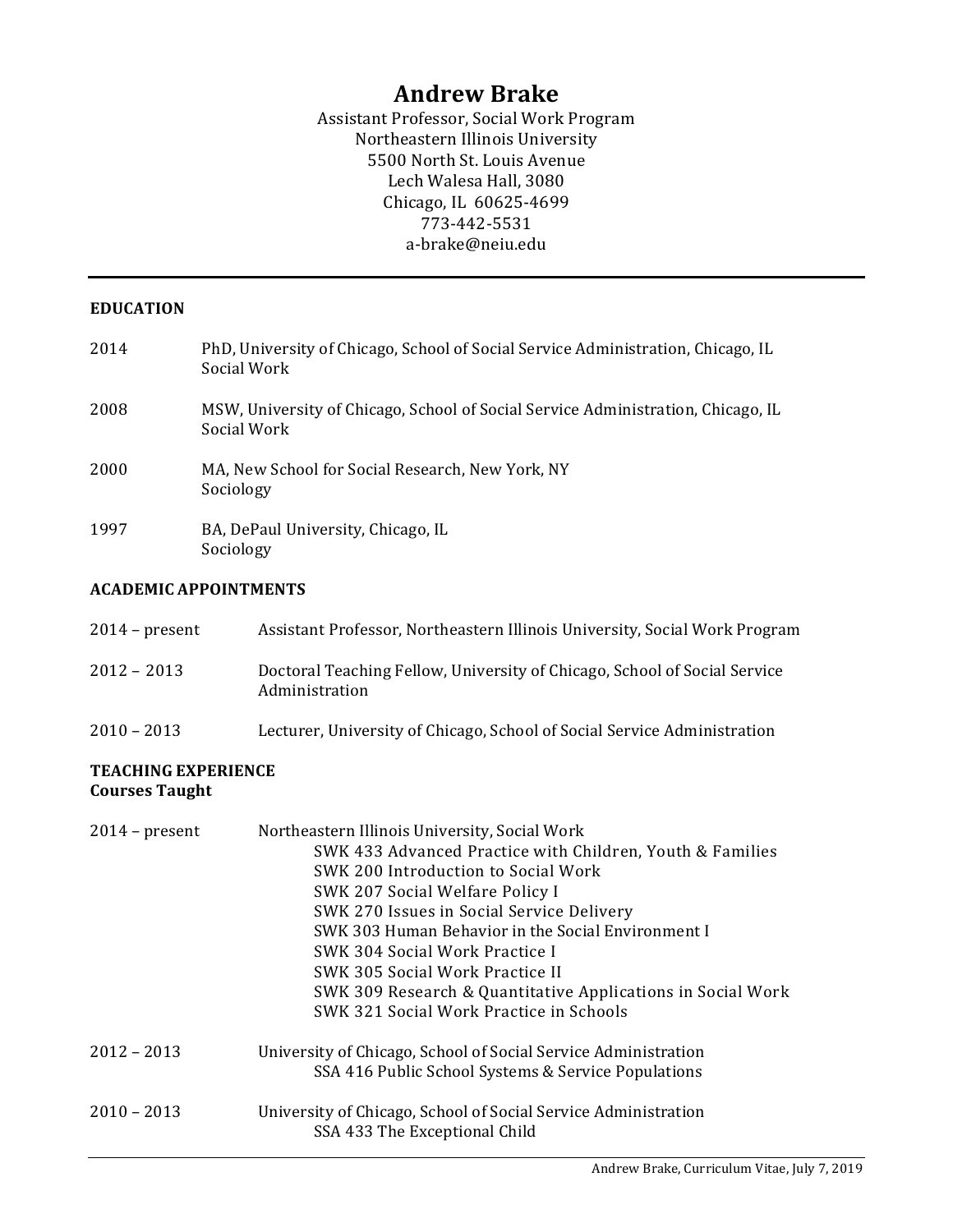## **Courses Co-Taught**

2008 **12008** University of Chicago, School of Social Service Administration SSA 433 The Exceptional Child

# **PUBLICATIONS**

- Kelly, M. S., Key, W., Brake, A., & Wardzala, S. *Educator professional learning communities (PLCs) for improving academic, social, and behavioral outcomes in K-12 schools: A systematic review (Protocol)*. Manuscript submitted for publication.
- Brake, A. (in press). Right from the start: Critical classroom practices for building teacher-student trust in the first 10 weeks of ninth grade. The Urban Review.
- Brake, A., & Kelly, M. S. (2019). Camaraderie, Collaboration, and Capacity Building: A Qualitative Examination of School Social Workers in a Year Long Professional Learning Community. The *Qualitative Report*, *24*(4), 667-692.
- Kelly, M. S., Key, W., Brake, A., Cortes, M. & Wardzala, S. (2017). Educator professional learning communities (PLCs) for improving academic, social, and behavioral outcomes in K-12 schools: A systematic review (Accepted title). The Campbell Collaboration, 1-9.
- Brake, A. & Roth, B. (2016). Contemporary federal policy and school social work: Implications for practice and opportunities for leadership. In Villareal Sosa, L., Cox, T. & Alvarez, M. (Eds.), *School* Social Work: National Perspectives on Practice in School. Oxford University Press.
- Roth, B. J., Sichling, F., & Brake, A. (2015). Recentering our tendencies: Immigrant youth development and the importance of context in social work research. *Journal of Human Behavior in the Social Environment*, 1-12.
- Brake, A. & Livingston, L. (2015). Tackling oppression in schools: Orienting skills for school social workers. In Massat, C. R., Kelly, M. S., & Constable, R. T. (Eds.), School Social Work: Practice, Policy, and Research. (8th edition). Lyceum Books, Incorporated.
- Nagaoka, J., Deutsch, J., Brake, A., & Roderick, M. (2008). *CCSR's 2007 AVID Reports for Chicago Public Schools*. Chicago: IL. Consortium on Chicago School Research at University of Chicago.

## **MANUSCRIPTS IN PREPARATION**

- Brake, A. & Kim, J. *Early incarceration, marriage and the risk of poverty in old age: Evidence from the Wisconsin Longitudinal Study.*
- Brake, A. & Kelly, M.S. "She could do that better than I could": School social workers and school *administrators negotiating school mental health leadership in the 21st century.*

#### **PRESENTATIONS**

Brake, A. (January, 2019). *Moving the field forward: Using technology through a professional learning community model to increase school social workers skills*. Roundtable presentation at the 23<sup>rd</sup> annual meeting of the Society for Social Work and Research, San Francisco, CA.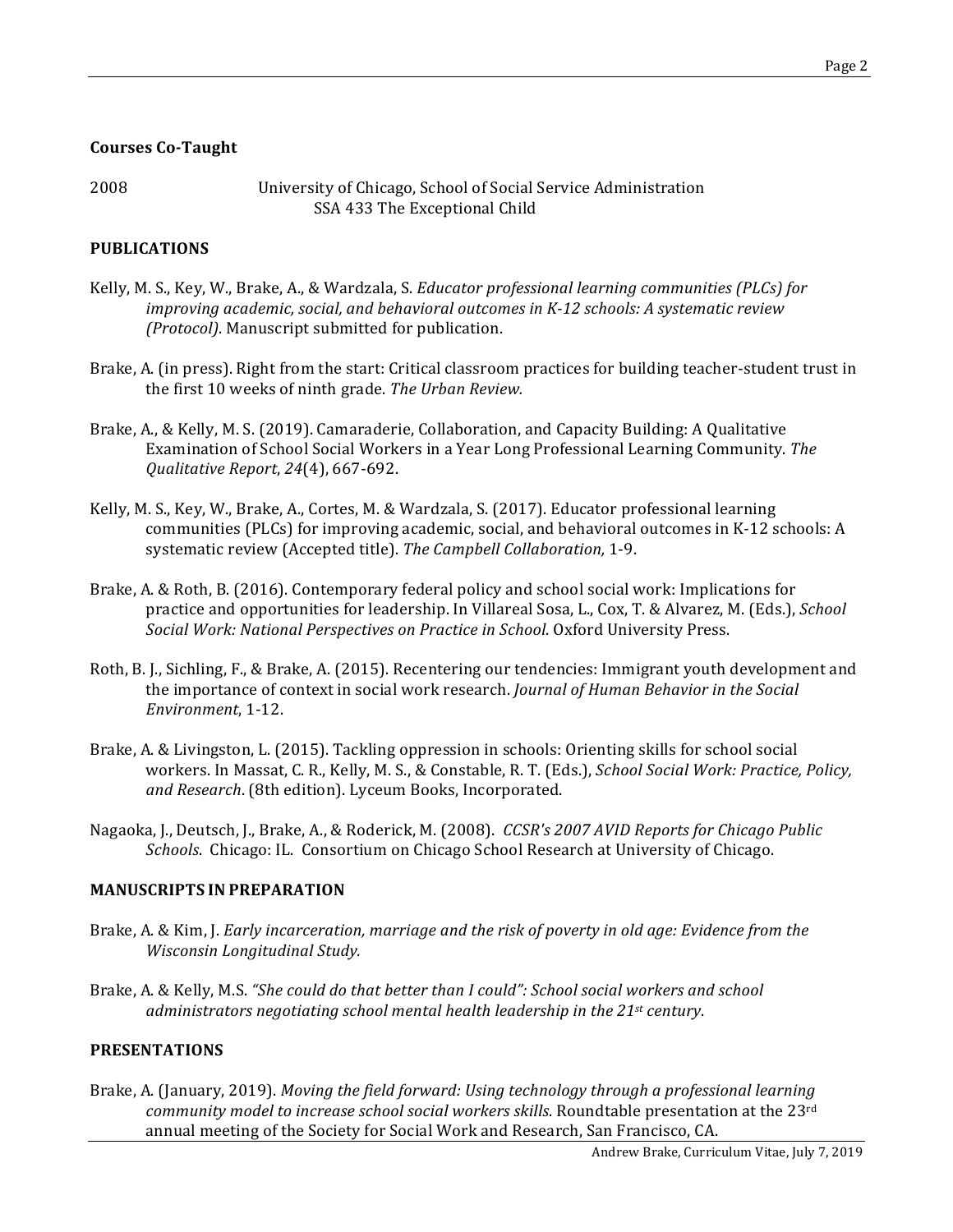- Shayman, E. & Brake, A. (January, 2019). *Using standpoint theory to understand school social* workers' professional and personal identities. Poster presentation at the 23<sup>rd</sup> annual meeting of the Society for Social Work and Research, San Francisco, CA.
- Kim, J. & Brake, A. (January, 2019). *Incarceration and the risks of poverty in old age: Examining the* significance of gender. Poster presentation at the 23<sup>rd</sup> annual Meeting of the Society for Social Work and Research, San Francisco, CA.
- Kim, J. & Brake, A. (November, 2018). *Incarceration, poverty & old age: Examining the lasting significance* of gender. Poster presentation at the Gerontological Society of America's 70<sup>th</sup> Annual Scientific Meeting, Boston, MA.
- Kelly, M., Brake, A., Colindres, M., & Patak-Pietrefesa, M. (October, 2018). *Using technology to increase school mental health practitioners' use of data and EBP*. Presentation at the 23<sup>rd</sup> Annual Conference on School Mental Health, Center for School Mental Health, Las Vegas, NV.
- Brake, A., & Kelly, M. (January, 2018). *Structured, sustained, and reciprocal: Evidence-informed capacity* building in Chicago's School Social Work Professional Learning Community Project. Paper presentation at the 22<sup>nd</sup> annual meeting of the Society for Social Work and Research, Washington, DC.
- Brake, A. (November, 2017). *Right from the start: Timing, trajectories, and teacher-student trust in the transition to high school.* Invited workshop presentation for the Continuing Education Program at the University of Missouri Saint Louis, School of Social Work, Saint Louis, MO.
- Brake, A., Kelly, M., Baker, S. & Van Buskir, J. (October, 2017). *Advancing school mental health through* professional learning communities: Lessons from Chicago and Ontario, Canada. Presentation at the 22<sup>nd</sup> Annual Conference on School Mental Health, Center for School Mental Health, National Harbor, MD.
- Brake, A. (January, 2017). *New directions in leadership? Early lessons from Chicago's PLC Project.* Presentation at the American Council for School Social Work's Advancing School Social Work Practice National Institute, New Orleans, LA.
- Brake, A. & Meade, A. (October, 2016). *School social workers as leaders: Ensuring our seats at the table.* Workshop presentation at the Illinois Association of School Social Workers 2016 Midwest School Social Work Conference, Lisle, IL.
- Kelly, M., Brake, A., & Dunlap, S. (September, 2016). *Linking school mental health to positive behavior* systems: Innovative professional learning communities in the real world of schools. Presentation at the 21st Annual Conference on School Mental Health, Center for School Mental Health, San Diego, CA.
- Brake, A. & Omer, F. (March, 2016). *Plugging the pipeline from within: School social work leadership and* data driven discipline *reform*. Presentation at the annual meeting of the School Social Work Association of America National Conference, Baltimore, MD.
- Brake, A. & Arango, J. (November, 2015). *In you we trust: Youth reflections on best practices for building teacher-student trust in ninth grade.* Presentation at the Sixth Annual Northeastern Illinois University Faculty Research and Creative Activities Symposium, Chicago, IL.
- Andrew Brake, Curriculum Vitae, July 7, 2019 Brake, A. (November, 2014). *Right from the start: Teacher-student relationships and the transition to high*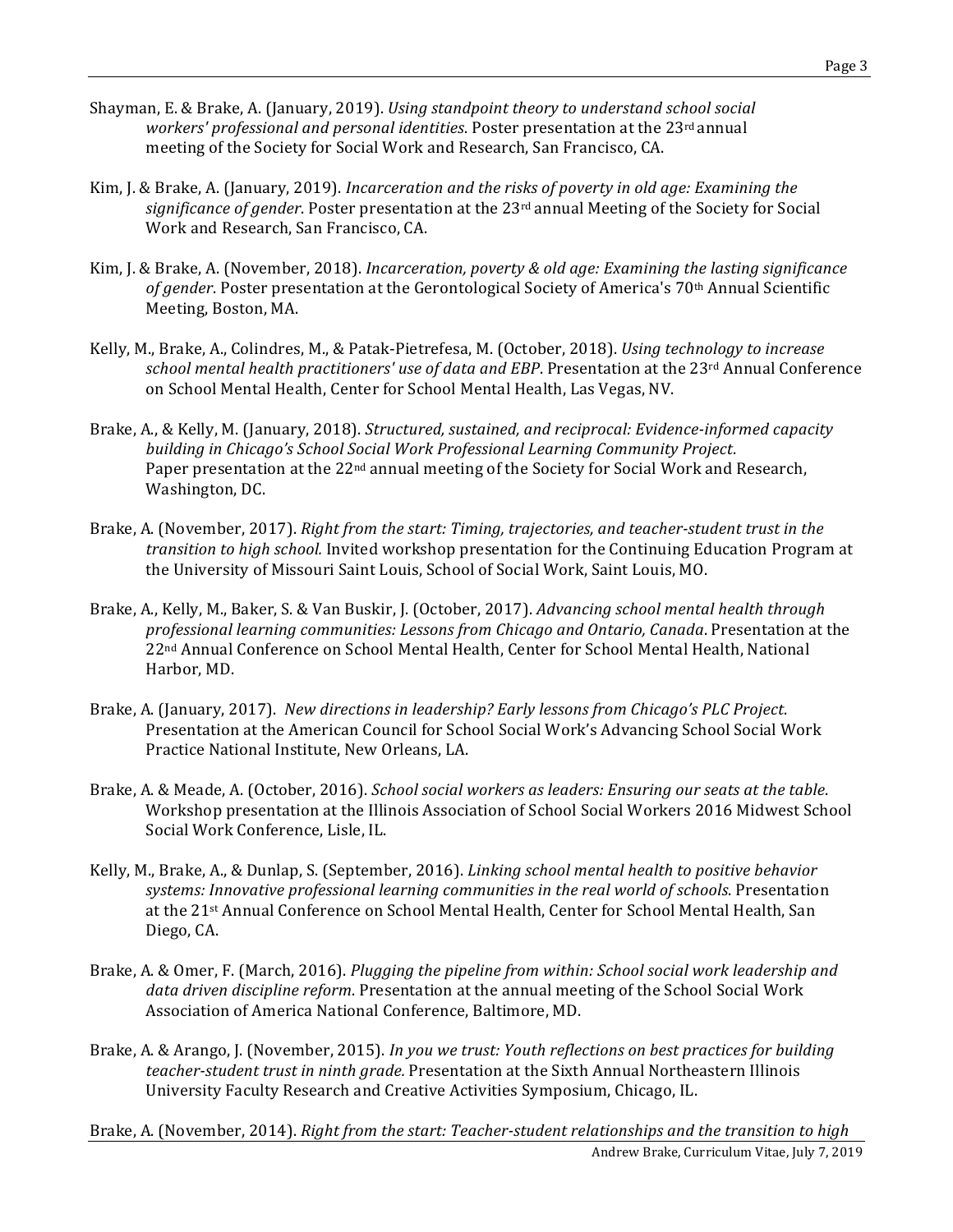school. Presentation at the Fifth Annual Northeastern Illinois University Faculty Research and Creative Activities Symposium, Chicago, IL.

- Brake, A., Darrow, J. & McMillin, S. (November, 2013). *This I know: Lessons learned by first doctoral teaching certificate recipients.* Presentation at the Council on Social Work Education Annual Program Meeting, Dallas, TX.
- Sichling, F., Brake, A. & Roth, B. (September, 2013). *Right from the Start: Teacher-student relationships and* the transition to high school in Chicago. Presentation at the 'Educational Landscapes' Cooperative Colloquium at Friedrich Alexander University, Nuremberg, Germany.
- Brake, A. & Graham, H. (June, 2013). *Examining culturally responsive pedagogy in multi-ethnic ninth grade classrooms.* Poster presentation at the Illinois Education Research Council Annual Symposium, Tinley Park, IL.
- Brake, A (January, 2013). *Realizing trust in transition: The impact of teacher collaboration and culturally* responsive practice on ninth grade immigrant youth. Symposium presentation at the annual meeting of the Society for Social Work and Research, San Diego, CA.
- Brake, A. (June, 2012). *'It's not like with other teachers, when they call you up': Teacher relationshipbuilding priorities & practices in the first ten weeks of high school.* Presentation at the Illinois Education Research Council Annual Symposium, Tinley Park, IL.
- Brake, A. & Teigiser, K. (October, 2011). *Teaching and relationship-building in social work education.* Presentation at the Doctoral Teaching Workshop, University of Chicago, School of Social Service Administration, Chicago, IL.
- Brake, A., Deutsch, J., Roderick, M. & Nagaoka, J. (April, 2008). *Transitioning to high school in the AVID* Program: Ninth grade outcomes in a large, urban school district. Presentation at the American Educational Research Association Annual Conference, New York, NY.
- Nagaoka, J., Brake, A. & Deutsch, J. (June, 2007). *The arrival of AVID in Chicago: Preliminary ninth grade outcomes.* Presentation at the Illinois Education Research Council Annual Symposium, Oak Lawn, IL.
- Brake, A., Nagaoka, J., Deutsch, J. & Roderick, M. (April, 2007). *Bringing AVID to Chicago's Public Schools: Ninth grade outcomes in a large, urban school district.* Presentation at the American Educational Research Association Annual Conference, Chicago, IL.

## **PROFESSIONAL EXPERIENCE**

| July $2015 -$ | Co-Principal Investigator, The School Mental Health Professional Learning           |
|---------------|-------------------------------------------------------------------------------------|
| Present       | <b>Community Project</b>                                                            |
|               | Northeastern Illinois University, Chicago, IL; Loyola University Chicago, School of |
|               | Social Work, Chicago, IL                                                            |
| July $2015 -$ | Teacher and Program Coordinator, Youth Leadership and Mentorship Program            |
| Present       | Alcott College Prep, Chicago, IL                                                    |
| August 2010 - | Teacher and Program Coordinator, Youth Leadership and Mentorship Program            |
| June 2011     | Jones College Prep, Chicago, IL                                                     |
| April 2008 -  | Director, Community Schools Initiative, Jones College Prep                          |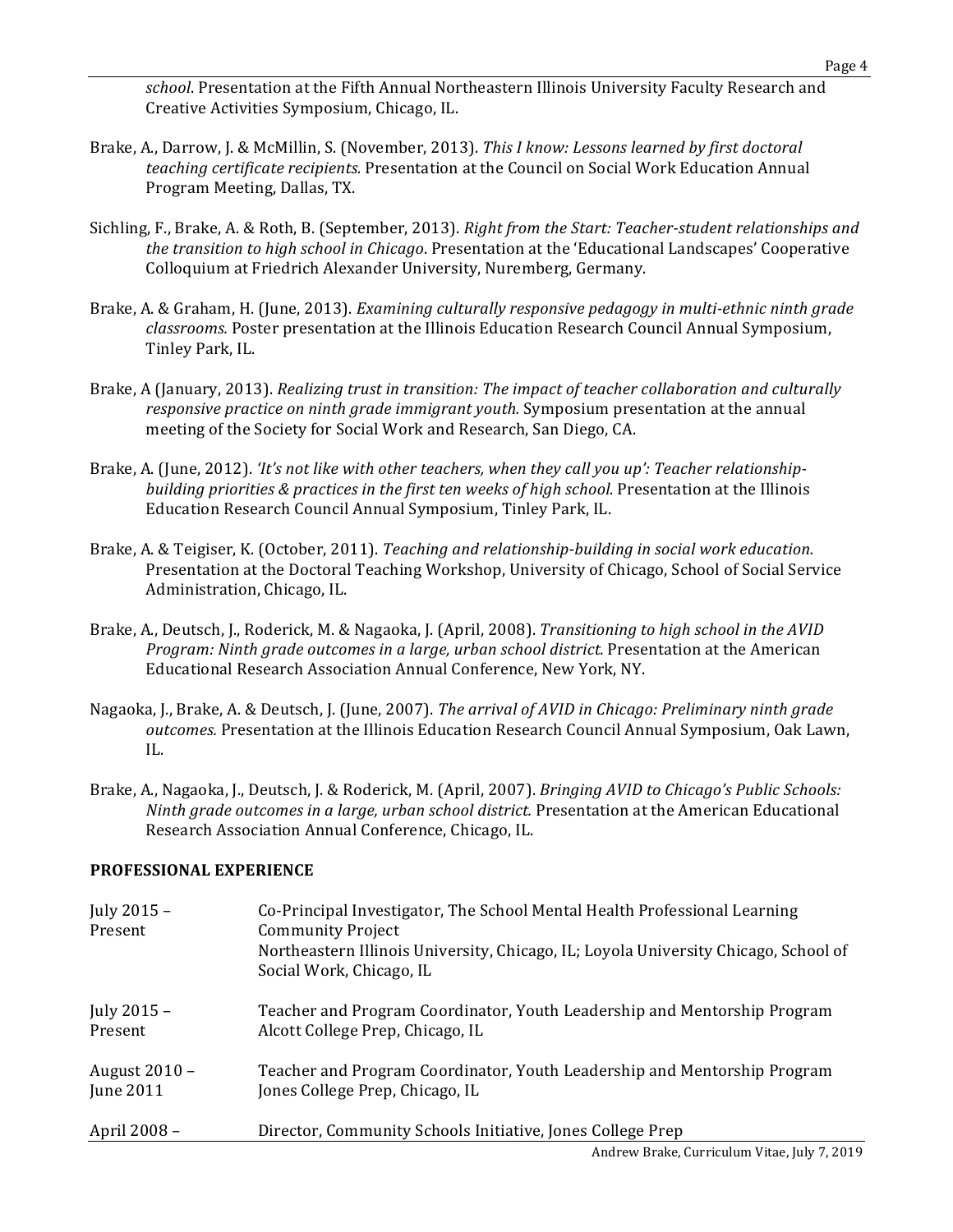|                                 |                                                                                                                                                                                                                                                                           | Page 5 |
|---------------------------------|---------------------------------------------------------------------------------------------------------------------------------------------------------------------------------------------------------------------------------------------------------------------------|--------|
| <b>July 2010</b>                | Youth Guidance, Inc., Chicago, IL                                                                                                                                                                                                                                         |        |
| August 2007 -<br>April 2008     | <b>School Social Work Intern</b><br>Jones College Prep, Chicago, IL                                                                                                                                                                                                       |        |
| August 2006 -<br>June 2007      | Social Work Intern<br>Percy L. Julian High School, Chicago, IL                                                                                                                                                                                                            |        |
| May 2004 -<br>October 2006      | Research Assistant and Workshop Facilitator<br>Health Youth Programs, Institute for Juvenile Research<br>University of Illinois at Chicago, Chicago, IL                                                                                                                   |        |
| July 2001 -<br>March 2004       | Program Trainer<br>Posse Foundation, Inc., Chicago, IL                                                                                                                                                                                                                    |        |
| <b>FELLOWSHIPS &amp; GRANTS</b> |                                                                                                                                                                                                                                                                           |        |
| 2016                            | <b>Faculty Summer Research Stipend</b><br>Northeastern Illinois University<br>Key Personnel: Brake, A.<br>\$5,000                                                                                                                                                         |        |
| 2012-13                         | Bernice Kern Simon Doctoral Teaching Fellowship<br>University of Chicago, School of Social Services Administration<br>Key Personnel: Brake, A.<br>Full tuition & \$5,000 stipend                                                                                          |        |
| 2012                            | Fahs Beck Fund for Research & Experimentation Doctoral Dissertation Grant<br>Grant Title: Right from the Start: Ninth Grade Teacher-Student Relationships in the<br><b>Transition to High School</b><br>Key Personnel: Brake, A.<br>\$5,000 / January 2012 - January 2013 |        |
| $2005 - 2010$                   | PhD Program Fellowship<br>University of Chicago, School of Social Service Administration<br>Brake, A.<br>Full tuition & \$15,000 annual stipend                                                                                                                           |        |
| 2009                            | After School Matters Digital Photography Program Grant<br>Jones College Prep High School and Youth Guidance, Inc.<br>Project Title: The Jones Photographic Society<br>Key Personnel: Brake, A., Austin, M., Fitzpatrick, A.<br>\$47,531 / academic year                   |        |
| $2008 - 2010$                   | Community Schools Initiative Grant, Chicago Public Schools<br>Jones College Prep and Youth Guidance, Inc.<br>Key Personnel: Brake, A., Curtis, M., Moody, G. Fraynd, D., Morrison, M.                                                                                     |        |

2007 Oppenheimer Foundation Grant for First Year School Counseling Programs Percy L. Julian High School Project Title: The Early Risers High School Transition Program Key Personnel: Brake, A., Cyrus, B.

\$105,000 / academic year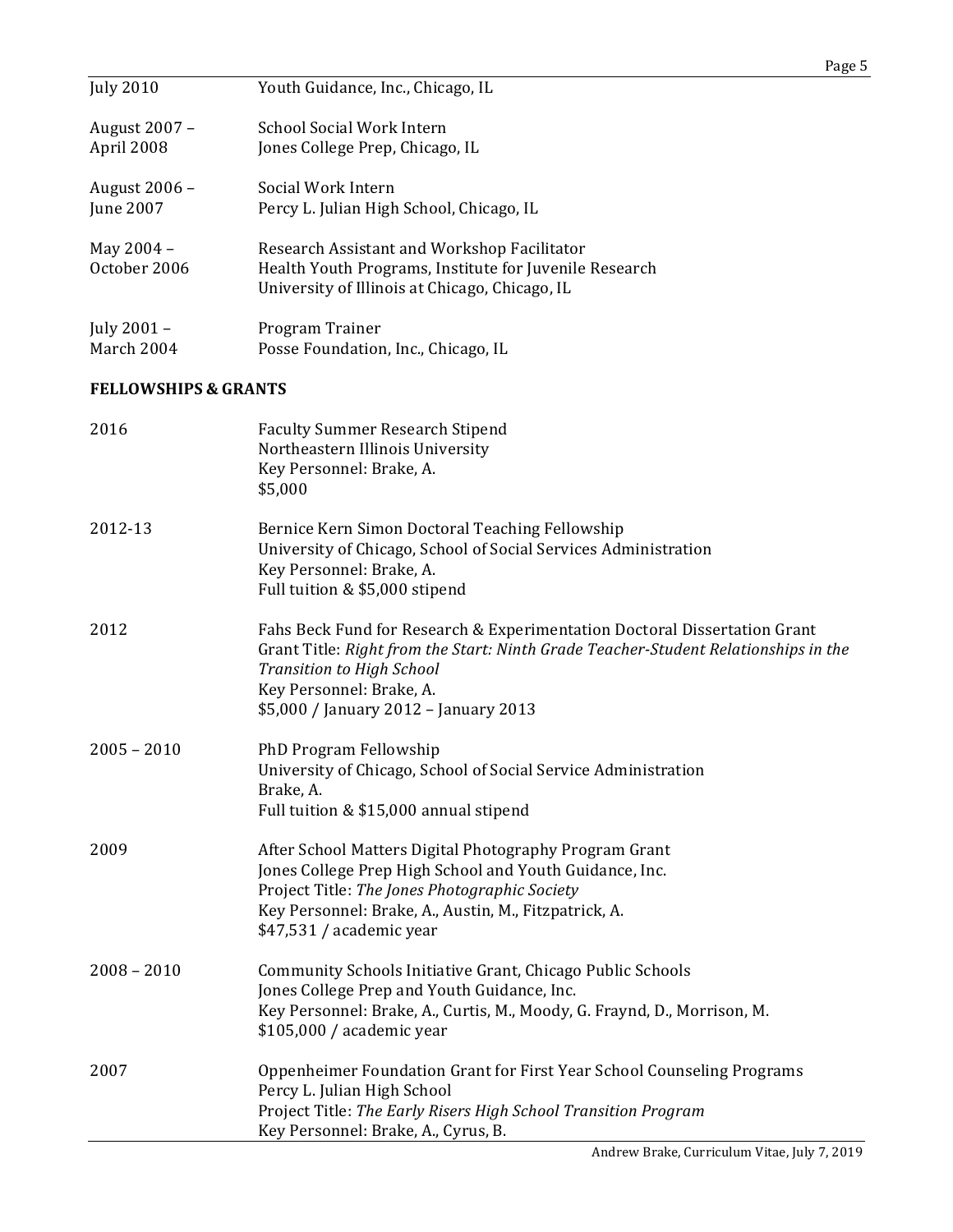|               |                                                                                                                                                                       | Page 6 |
|---------------|-----------------------------------------------------------------------------------------------------------------------------------------------------------------------|--------|
|               | \$1,000 / academic year                                                                                                                                               |        |
| <b>HONORS</b> |                                                                                                                                                                       |        |
| 2018          | First Friend of Alcott School Partner Award<br>Alcott College Prep, Chicago, IL                                                                                       |        |
| 2012          | Doctoral Teaching Certificate<br>University of Chicago, School of Social Service Administration, Chicago, IL                                                          |        |
| 2009          | Teacher of the Year Award<br>Jones College Prep, Chicago, IL                                                                                                          |        |
| 2008          | Evelyn Harris Ginsburg Memorial Prize for Outstanding Promise in School Social<br>Work<br>University of Chicago, School of Social Service Administration, Chicago, IL |        |

# **ACADEMIC SERVICE (INSTITUTIONAL)**

| September 2014 -<br>Present | Member<br>College of Arts and Sciences Academic Affairs Committee<br>Northeastern Illinois University, Chicago, IL             |
|-----------------------------|--------------------------------------------------------------------------------------------------------------------------------|
| September 2014 -<br>Present | Member<br>Social Work Program Curriculum Committee<br>Northeastern Illinois University, Chicago, IL                            |
| January 2018 -<br>present   | Faculty Advisor: Andrea Celeste Sancen<br><b>McNair Scholars Program</b><br>Northeastern Illinois University, Chicago, IL      |
| February 2018 -             | Member, Minimum Standards of Academic Progress Committee                                                                       |
| Present                     | Northeastern Illinois University, Chicago, IL                                                                                  |
| January 2019 -<br>present   | Faculty Advisor: Candace Cook-Bey<br><b>McNair Scholars Program</b><br>Northeastern Illinois University, Chicago, IL           |
| October 2018 -              | Member, Faculty Search Committee, Social Work                                                                                  |
| May 2019                    | Northeastern Illinois University, Chicago, IL                                                                                  |
| October 2017 -              | Member, Faculty Search Committee, Social Work                                                                                  |
| <b>June 2018</b>            | Northeastern Illinois University, Chicago, IL                                                                                  |
| November 2015 -<br>May 2018 | <b>Faculty Advisor: Miguel Angel Cortes</b><br><b>McNair Scholars Program</b><br>Northeastern Illinois University, Chicago, IL |
| October 2016 -              | Chair, Faculty Search Committee, Social Work                                                                                   |
| April 2017                  | Northeastern Illinois University, Chicago, IL                                                                                  |
| January 2016 -              | Faculty Advisor: Tim White                                                                                                     |
| May 2017                    | <b>University Without Walls Program</b>                                                                                        |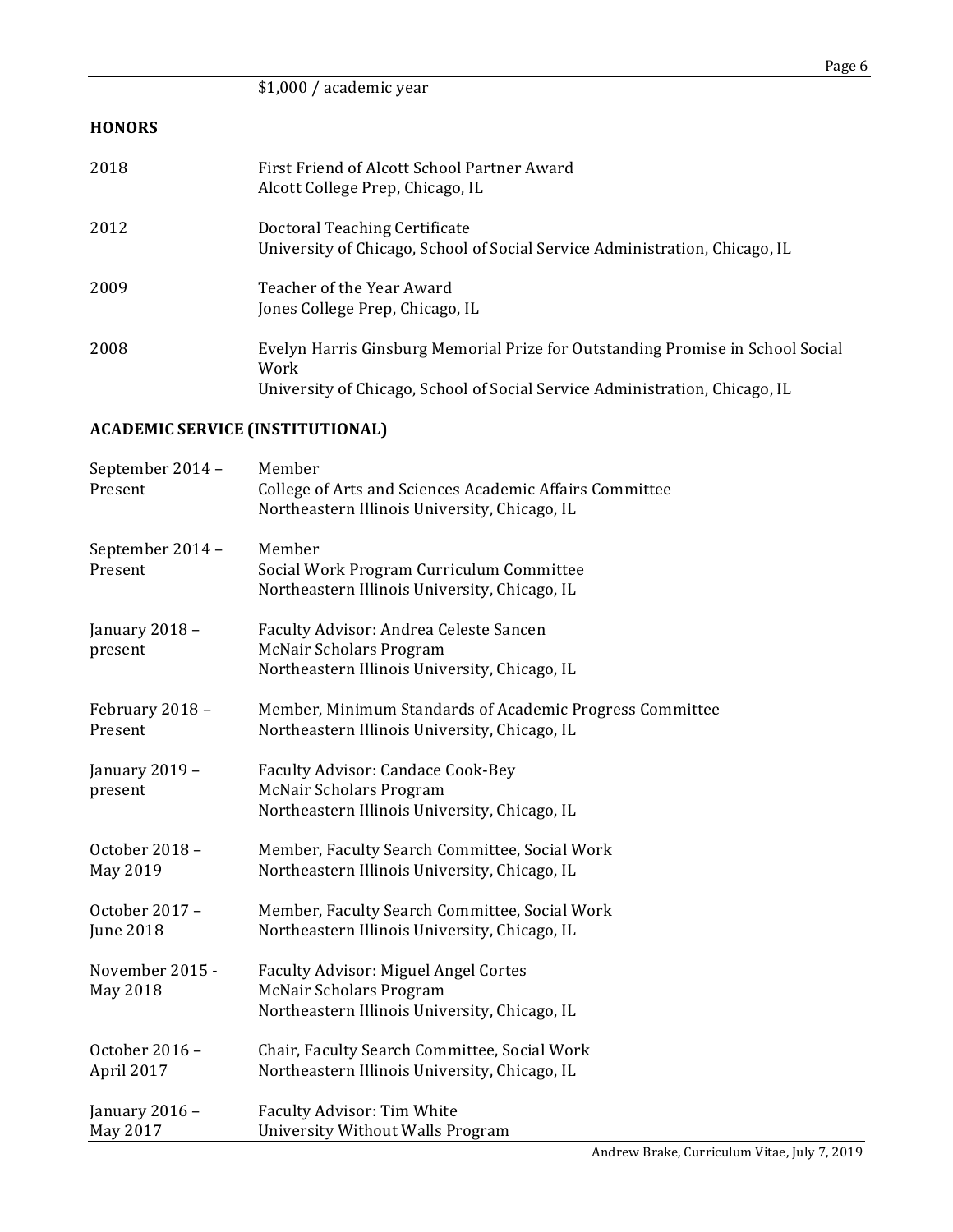|                              | Page 7                                                                                                                                                                                                                                                               |
|------------------------------|----------------------------------------------------------------------------------------------------------------------------------------------------------------------------------------------------------------------------------------------------------------------|
|                              | Northeastern Illinois University, Chicago, IL                                                                                                                                                                                                                        |
| September 2016 -<br>May 2017 | New Faculty Mentor: Ulugbek Nurmukhamedov, Assistant Professor, Teaching<br>English to Speakers of Other Languages<br>Center for Teaching and Learning<br>Northeastern Illinois University, Chicago, IL                                                              |
| October 2015 -<br>April 2016 | Secretary, Faculty Search Committee, Teaching English to Speakers of Other<br>Languages<br>Northeastern Illinois University, Chicago, IL                                                                                                                             |
| October $2014 -$<br>May 2016 | Faculty Advisor: Juan Arango<br>McNair Scholars Program<br>Northeastern Illinois University, Chicago, IL                                                                                                                                                             |
| <b>March 2015</b>            | Invited Presenter<br>Workshop: Transformative Transitions: Building Trust to Strengthen Teaching &<br>Learning Environments for High School Freshmen<br>College of Arts & Sciences Faculty Research Brownbag Series<br>Northeastern Illinois University, Chicago, IL |

# **ACADEMIC SERVICE (PROFESSIONAL)**

| August 2017 -<br>Present     | Journal Reviewer, School Mental Health                                                                                                                                                                                                                                                               |
|------------------------------|------------------------------------------------------------------------------------------------------------------------------------------------------------------------------------------------------------------------------------------------------------------------------------------------------|
| May 2017 -<br>September 2018 | Member, Dissertation Committee<br>Candidate: Emily Shayman<br>Loyola University Chicago, School of Social Work, Chicago, IL                                                                                                                                                                          |
| March 2017                   | Workshop Facilitator, Professional Development Program<br>Workshop: School Social Workers as Leaders: Ensuring Our Seats at the Table<br>University of Chicago, School of Social Service Administration, Chicago, IL                                                                                 |
| <b>July 2016</b>             | Workshop Facilitator, Professional Development Program<br>Workshop: Data Driven Discipline Reform & School Social Work Leadership<br>University of Chicago, School of Social Service Administration, Chicago, IL                                                                                     |
| <b>July 2015</b>             | <b>Invited Workshop Presenter</b><br>Plugging the school to prison pipeline: Social work leadership in data driven<br>discipline reform. Presentation at the Tenth Annual Loyola University Chicago<br>Family School Partnerships Program Professional Development Summer Institute,<br>Chicago, IL. |
| March 2015                   | <b>Invited Workshop Presenter</b><br>Workshop: Criminalizing Communities of Color: The School to Prison Pipeline<br>8th Annual African-American Latino Social Work Symposium<br>Dominican University, School of Social Work, Chicago, IL                                                             |
| August 2013                  | <b>Invited Workshop Presenter</b><br>Network for College Success<br>89 Teacher Network Summer Professional Development Workshop<br>University of Chicago, School of Social Service Administration, Chicago, IL<br>Androw Brake Curriculum Vitae July 7, 2010                                         |